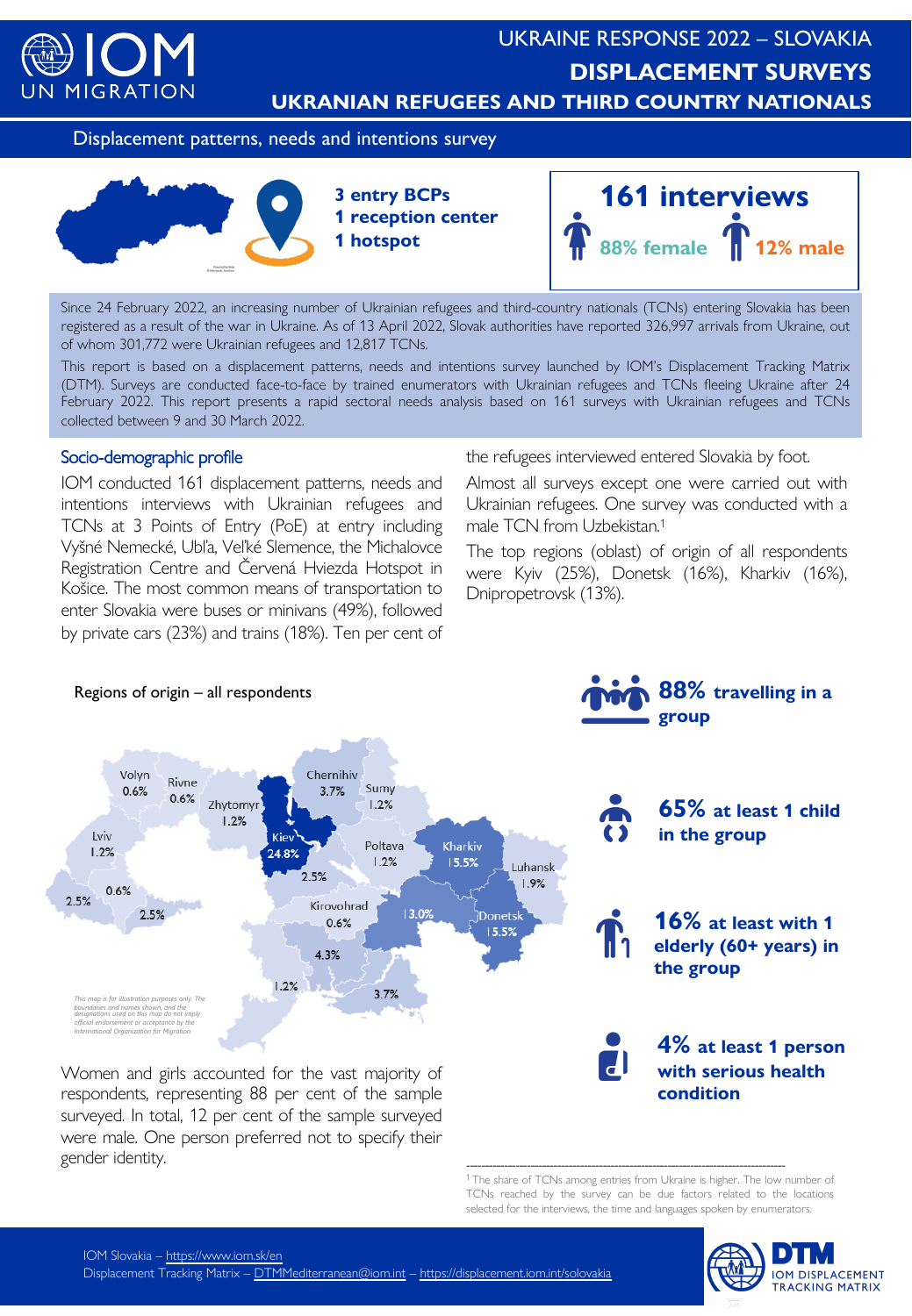

## UKRAINE RESPONSE 2022 – SLOVAKIA **DISPLACEMENT SURVEYS UKRANIAN REFUGEES AND TCNs**

### Displacement patterns, needs and intentions surveys, 9 **–** 30 March 2022

Three per cent of the respondents (five persons) were adolescents between 15 and 17 years old.

The average age of men and women surveyed was 49 years old and 40 years old respectively. The breakdown of adult refugees by age cohorts reveals that 56 per cent of women were aged 18-39 years compared to 23 per cent of men in the same age groups. There were also three in ten elderly men among the total number of men surveyed, compared to one in ten among the total number of women surveyed.

Most respondents travelled to Slovakia from Ukraine within a group (88%), with the vast majority of those who were travelling in a group (81%) travelling with their relatives. The average group size was four persons, while 55 per cent of respondents who travelled in a group were in a group of three to five persons. In total, 12 per cent were travelling alone.

Of the sample, 16 per cent of respondents was travelling with at least one elderly person aged 60 and above.

#### Main intended destinations

More than half (57%) of the refugees in the sample reported Slovakia as the main intended destination, in particular Kosice (44% of those who reported Slovakia as their main intended destination), Presov (14%), Bratislava (5%), Trencin (4%) and others (10%). For 23 per cent of those surveyed, the intended province/city of destination was not known.

Among other intended destinations there were Germany (14%), Italy (4%), Czechia (4%), Poland (2%) and a range of other countries in Europe (12%). About seven per cent did not yet know their intended final destination.

More than two thirds (68%) reported the intention to return to Ukraine in the long term, as soon as it is safe. Nevertheless, most individuals surveyed were unable to outline the planned length of stay in the country at the time of the interview. While in Slovakia, 34 per cent of the respondents planned to stay in a reception centre, 10 per cent with friends, 9 per cent with relatives and 9 per cent in private accommodation. The rest did not know yet or preferred not to disclose this information at the time of the interview.

Most respondents (65%) were travelling with at least one child below 18 years of age. Moreover, four per cent reported to be travelling with, or to have, a serious health condition (including chronic diseases, a disability, or an injury).



Accordingly, 48 per cent declared that they chose the destination due to the presence of family or friends, or because they have accommodation available at the location. Many others have chosen to remain close to the border and to Ukraine, where they can speak the language.



*This map is for illustration purposes only. The boundaries and names shown and the designations used on this map do not imply official endorsement or acceptance by the International Organization for Migration.*